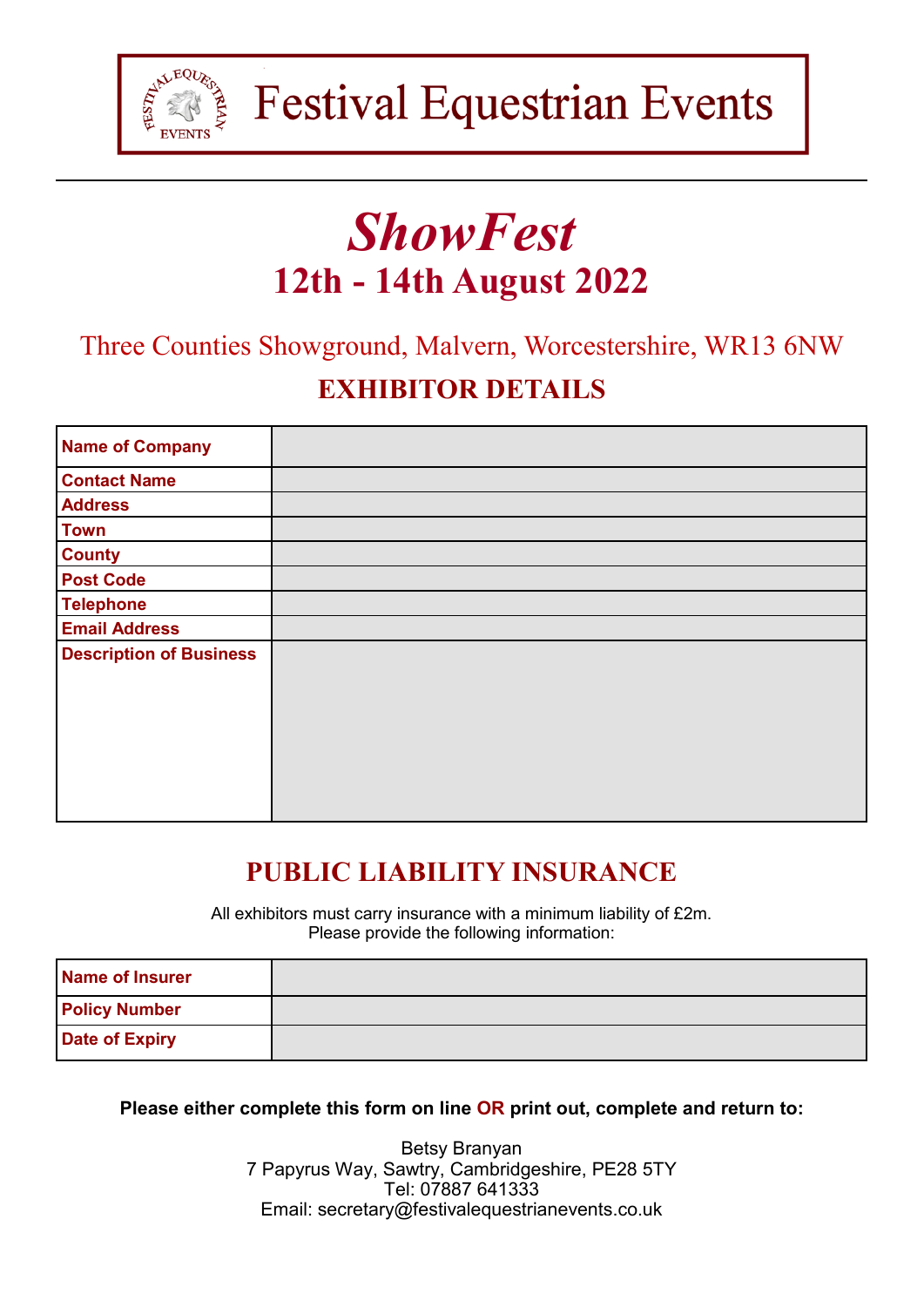#### **EXHIBITOR REQUIREMENTS (ALL TRADE STANDS ARE QUOTED AS OUTDOOR OPEN SPACE) PRICES ARE INCLUSIVE OF VAT @ 20%**

| <b>Frontage</b>                         | <b>Size in Metres</b> | <b>Depth</b>                         | <b>Size in Metres</b> | <b>Total £</b> |
|-----------------------------------------|-----------------------|--------------------------------------|-----------------------|----------------|
| <b>Total Frontage</b><br>(Maximum 6m)   |                       | <b>Total Depth</b><br>(Maximum 6m)   |                       | £240.00        |
| <b>Total Frontage</b><br>(Exceeding 6m) |                       | <b>Total Depth</b><br>(exceeding 6m) |                       | £300.00        |

| <b>Electricity</b>   | <b>Quantity</b> | <b>Rate per Socket</b> | <b>Total £</b> |
|----------------------|-----------------|------------------------|----------------|
| 13 amp single socket |                 | £130.00                |                |
| 13 amp double socket |                 | £160.00                |                |
| 16 amp blue socket   |                 | £140.00                |                |

| <b>Additional Requirements</b>                           | Quantity | <b>Additional Information</b>            | <b>Cost per Item</b><br>£ | <b>Total £</b> |
|----------------------------------------------------------|----------|------------------------------------------|---------------------------|----------------|
| <b>Banner Placement</b><br>On Entrance to Show           |          | Banner to be supplied<br>by Exhibitor    | £100.00                   |                |
| <b>Banner Placement</b><br>Within Show Rings             |          | Banner to be supplied<br>by Exhibitor    | £100.00                   |                |
| Advertisement in<br>Schedule.<br>Half page A5 colour.    |          | Copy required before<br><b>1st March</b> | £80.00                    |                |
| Advertisement in<br>Schedule.<br>Full page A5 colour     |          | Copy required before<br><b>1st March</b> | £110.00                   |                |
| Advertisement in<br>Catalogue<br>Half page A5 colour     |          | Copy required before<br>1st July         | £80.00                    |                |
| Advertisement in<br>Catalogue<br>Full page A5 colour     |          | Copy required before<br>1st July         | £110.00                   |                |
| Insert in Exhibitor's Mail<br>Out - single paged leaflet |          | To be received before<br>25th July       | £100.00                   |                |
|                                                          |          |                                          | <b>TOTAL £</b>            |                |

**Vehicle Pass(es): Maximum of 2 vehicles are included with booking**

**Registration number of Vehicle 1**

**Registration number of Vehicle 2**

**Caravan Pass Required (YES / NO)**

| ,我们也不会有什么?""我们的人,我们也不会有什么?""我们的人,我们也不会有什么?""我们的人,我们也不会有什么?""我们的人,我们也不会有什么?""我们的人 |  |  |
|----------------------------------------------------------------------------------|--|--|
|                                                                                  |  |  |
|                                                                                  |  |  |
|                                                                                  |  |  |
|                                                                                  |  |  |
|                                                                                  |  |  |

*Any additional vehicles will be required to park in main car park*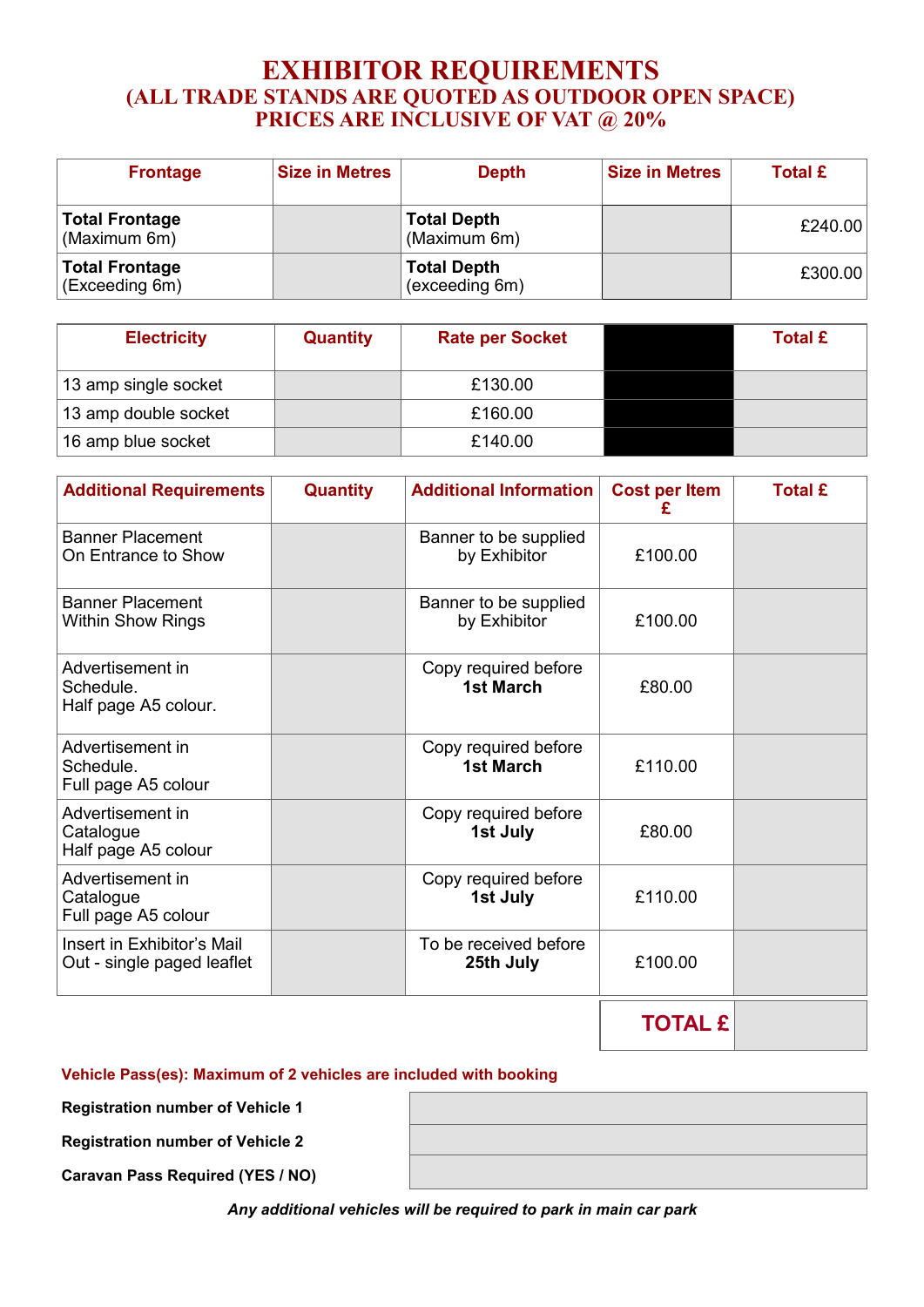# **RISK ASSESSMENT**

It is a requirement of ShowFest and Three Counties Agricultural Society that any organization or individual wishing to exhibit as a tradestand provides a suitable and sufficient risk assessment of their proposed undertakings at the showground. The below assessment form is intended as guidance only to assist you to consider the hazards related to your stand. This does not absolve you from your legal obligations or responsibilities.

Your assessment needs to identify the significant hazards that may be posed by your stand and your operations to anyone on the showground, including your staff and visitors. You must endeavour to remove or reduce risks to protect people from injury.

The completed and signed form must be submitted to the Event Organiser as well as maintained available on your stand for inspection by the Regulatory Services / Event Organisers / Council Officers at all times.

You do not need to use this form - you may use your own Risk Assessment - but it must be sent to the Show Organiser by the **1st August 2022.**

| <b>Activity / Hazard / Consideration</b>                                                                                                                                                                                                                                  | <b>Tick if you</b><br>have this<br>hazard | Explain how you may be harmed and what to<br>do to reduce the effect of the hazard to a<br>safe level |
|---------------------------------------------------------------------------------------------------------------------------------------------------------------------------------------------------------------------------------------------------------------------------|-------------------------------------------|-------------------------------------------------------------------------------------------------------|
| <b>Accessibility</b><br>Detail consideration and measures put in<br>place to enable everyone to be able to<br>access your stand safely in line with the<br>Equality Act 2010.                                                                                             |                                           |                                                                                                       |
| <b>Breaking Ground</b><br>If you intend to drive stakes or dig holes as<br>part of your stand what measures to you<br>take to ensure that there are not under-<br>ground services present.                                                                                |                                           |                                                                                                       |
| <b>Erection &amp; Dismantling your stand</b><br>Explain measures taken to ensure the<br>safety of your staff and those around you<br>during these processes and how you fulfil<br>your responsibilities under the<br>Construction (Design and Management)<br>Regulations. |                                           |                                                                                                       |
| <b>Flag poles or raised equipment</b><br>Detail measures that you have in place to<br>ensure the use of flag poles or raised<br>equipment is done so safely. Note that<br>there are a number of overhead cables on<br>the showground.                                     |                                           |                                                                                                       |
| <b>Chemicals</b><br>If you use of have chemicals present on<br>your stand - which may include every day<br>cleaning products - you should complete<br>COSHH assessments for each product.<br>Explain how you prevent injuries occurring<br>from these chemicals.          |                                           |                                                                                                       |
| <b>Children</b><br>Consider how you ensure children may be<br>effected by your stand or products and<br>how you ensure that they are not exposed<br>to hazards.                                                                                                           |                                           |                                                                                                       |
| <b>Demonstrations</b><br>Describe any demonstrations of products<br>or services and how you ensure no<br>hazards are presented to your staff or<br>visitors.                                                                                                              |                                           |                                                                                                       |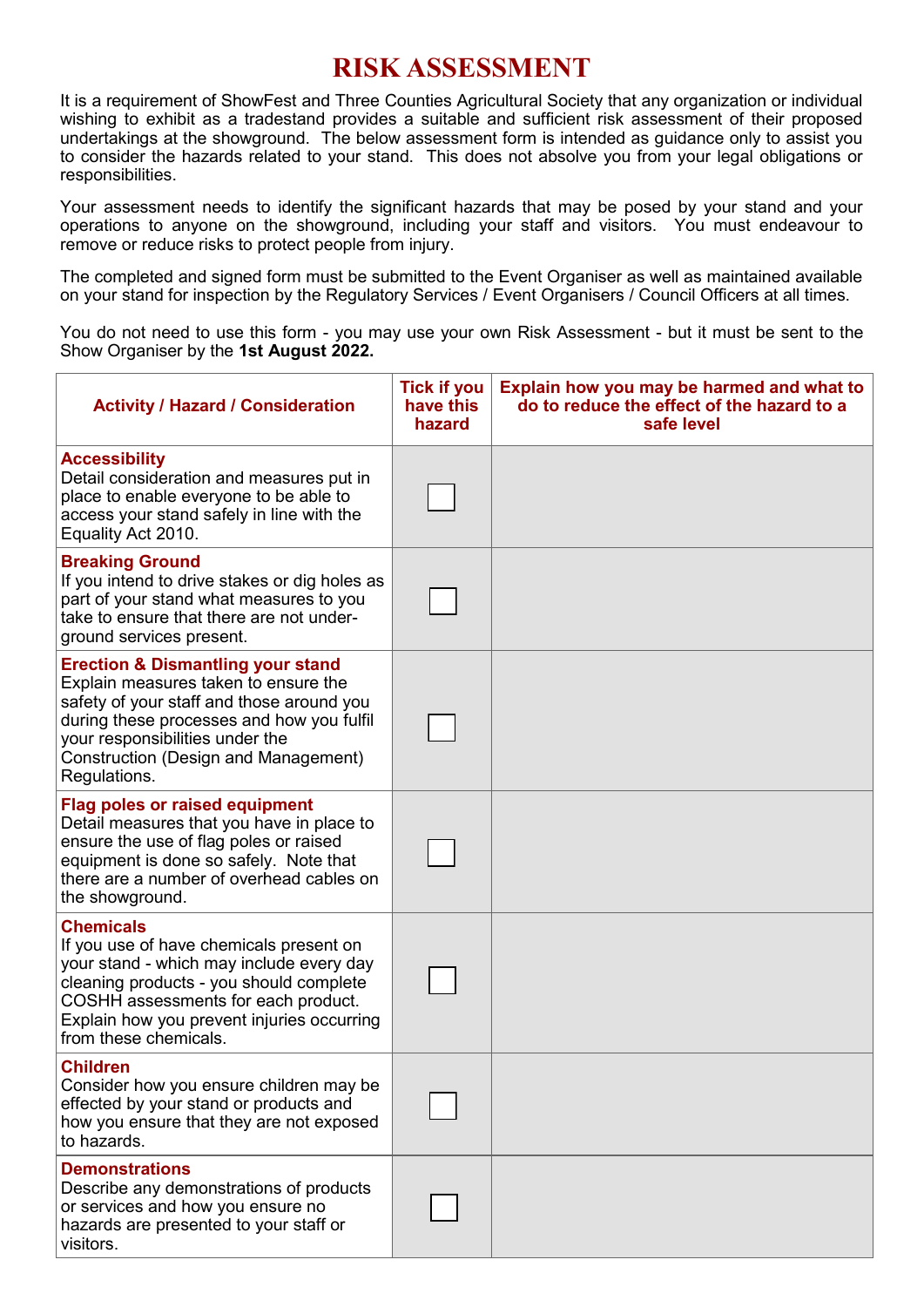| <b>Activity / Hazard / Consideration</b>                                                                                                                                                                                                                                                  | <b>Tick if you</b><br>have this<br>hazard | Explain how you may be harmed and what to<br>do to reduce the effect of the hazard to a<br>safe level |
|-------------------------------------------------------------------------------------------------------------------------------------------------------------------------------------------------------------------------------------------------------------------------------------------|-------------------------------------------|-------------------------------------------------------------------------------------------------------|
| <b>Electricity</b><br>Detail how you ensure that your electrical<br>equipment is safe; will not cause injury to<br>your staff or customers and will not start a<br>fire.                                                                                                                  |                                           |                                                                                                       |
| <b>Ground Conditions</b><br>Explain how you assess and deal with<br>different ground conditions - such as wet<br>shows or uneven ground - to ensure that<br>your staff and customers are not injured.                                                                                     |                                           |                                                                                                       |
| <b>Slips and trips</b><br>Explain what you do to ensure your staff<br>and customers do not slip or trip whilst on<br>your stand. Don't forget trailing cables<br>and low-level displays.                                                                                                  |                                           |                                                                                                       |
| <b>Items on Display</b><br>Describe the items you have on display<br>and if they may pose a hazard to staff or<br>customers what measures you take to<br>prevent these injuries. Especially consider<br>if children can access the stand.                                                 |                                           |                                                                                                       |
| <b>Racking and Shelving Stability</b><br>If you use any racking, shelving or<br>suspended items or display units, how do<br>you ensure that they remain stable and will<br>not topple, fall or collapse - especially if<br>ground conditions are uneven or strong<br>winds dislodge etc.  |                                           |                                                                                                       |
| <b>Manual Handling</b><br>Explain measures taken to prevent your<br>staff being injured whilst carrying out<br>manual handling (lifting, carrying, pushing,<br>pulling etc) setting up, running or<br>dismantling your stand.                                                             |                                           |                                                                                                       |
| <b>Temporary Structures</b><br>Do you erect a gazebo or marquee?<br>Consider how you have selected the<br>structure as being suitable and how you<br>set it up and remove it safely. All<br>structures should be rated to at least<br>30mph wind gusts and have appropriate<br>anchorage. |                                           |                                                                                                       |
| <b>Security</b><br>How do you ensure the security of your<br>stand and safety of your staff with regard<br>to cash handling measures to reduce theft<br>and robbery.                                                                                                                      |                                           |                                                                                                       |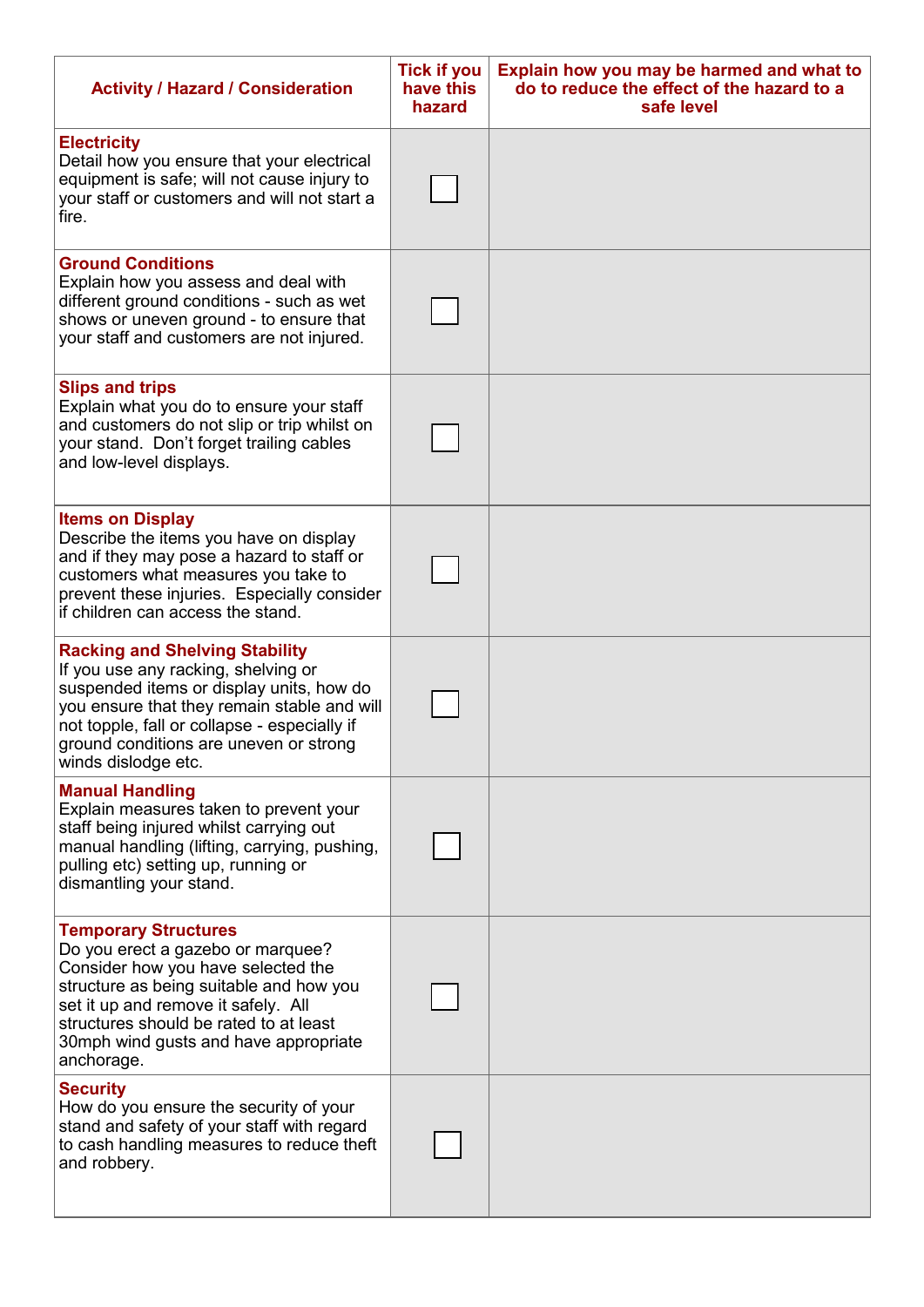| <b>Activity / Hazard / Consideration</b>                                                                                                                                                                                                                          | <b>Tick if you</b><br>have this<br>hazard | Explain how you may be harmed and what to<br>do to reduce the effect of the hazard to a<br>safe level |
|-------------------------------------------------------------------------------------------------------------------------------------------------------------------------------------------------------------------------------------------------------------------|-------------------------------------------|-------------------------------------------------------------------------------------------------------|
| <b>Lone Working</b><br>What measures do you take to ensure the<br>safety of any staff working alone.                                                                                                                                                              |                                           |                                                                                                       |
| <b>Sharp Items (such as knives)</b><br>What measures do you take to ensure<br>those using such items do so safely<br>and others do not have access to<br>them.                                                                                                    |                                           |                                                                                                       |
| Working at height (any height where<br>you are not stood on the ground)<br>Detail if you have to carry out working at<br>height whilst setting up, using or<br>dismantling your stand and how you will<br>do this safely.                                         |                                           |                                                                                                       |
| <b>First Aid Provision</b><br>Detail what measures you have in place to<br>ensure that you have suitable and<br>sufficient first aid for your staff while<br>erecting and dismantling your stand.                                                                 |                                           |                                                                                                       |
| <b>Fire Extinguishers / Fire Blankets</b><br>Do you have an adequate number of fire<br>extinguishers / fire blankets available in<br>prominent positions and easily available<br>for use.                                                                         |                                           |                                                                                                       |
| <b>Staff Training</b><br>Have your staff been instructed how to<br>operate the fire fighting equipment<br>provided and been made aware of what to<br>do should an incident occur; how to raise<br>the alarm; evacuate the unit and the<br>locations of all exits. |                                           |                                                                                                       |
| <b>Fire Retardant Materials</b><br>Are the structure, roofing, walls and fitting<br>of your stand or unit flame retardant?                                                                                                                                        |                                           |                                                                                                       |
| <b>Waste</b><br>Do you have sufficient bins for refuse. Is<br>all refuse kept away from your unit?<br>Explain what refuse you produce and how<br>you dispose of it safely.                                                                                        |                                           |                                                                                                       |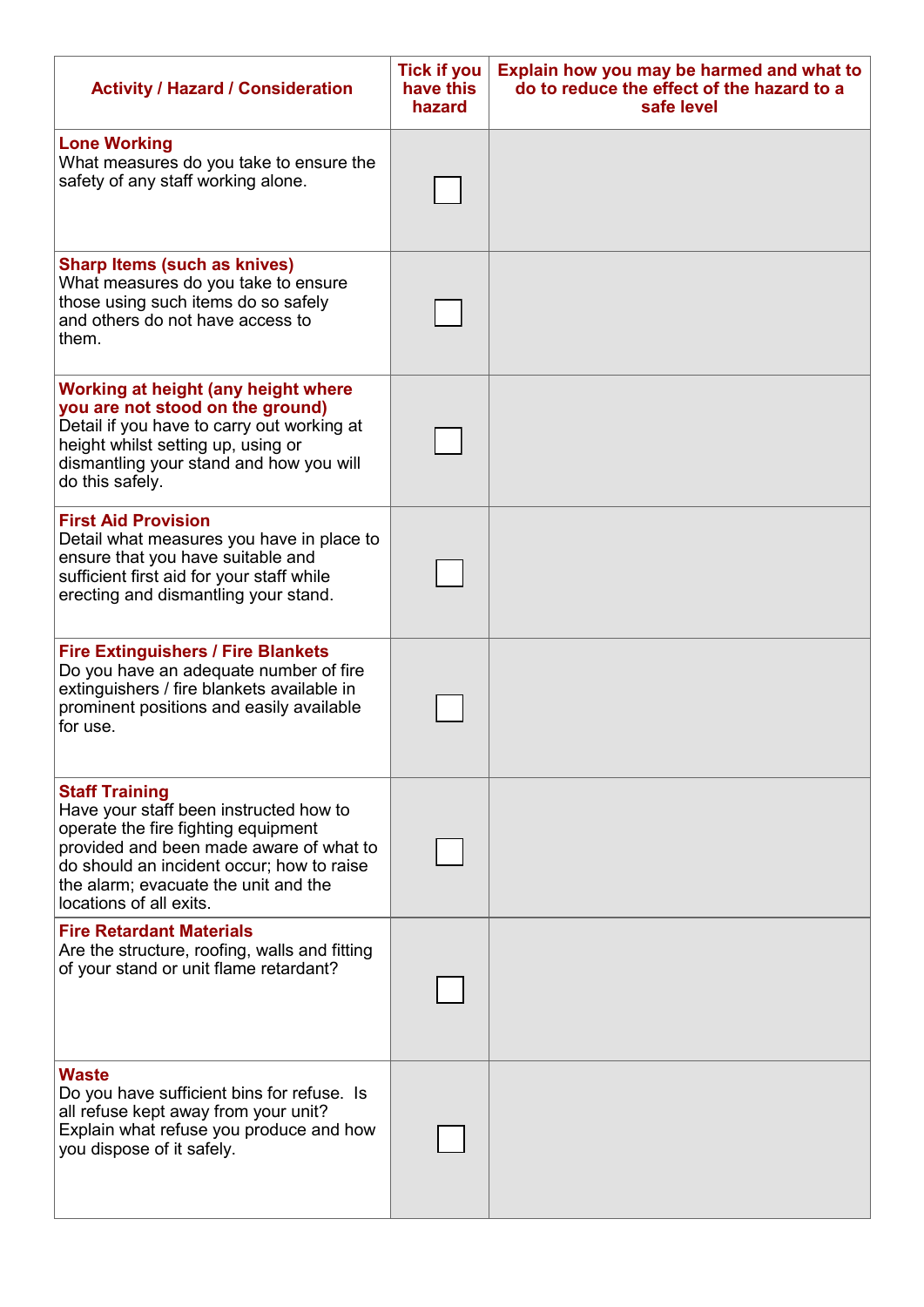#### **Other Hazards**

Please detail below any further hazards specific to your stand and the measures you will take to control the risk. Use further pages if necessary.

#### **Signed Declaration**

We have read, fully understood, agree and accept our obligations of this trade stand information and declaration form. We also accept that it is our legal and moral responsibility to comply with the relevant legislation and ensure that our own staff and other's health and safety are not put at risk by our actions or inactions throughout the period of the show (build up, open periods and dismantling). We understand that we are responsible for the activities and health & safety of ourselves, our staff and any contractor working on our stand. We will make everyone connected with our stand aware of the potential risks present on site and will copy them with all health and safety documentation relevant to the show.

|                                                                |                         | <b>YES</b> |  |
|----------------------------------------------------------------|-------------------------|------------|--|
| <b>Checklist</b>   Public Liability Insurance (Min £2 million) | Enclosed with this form |            |  |
| <b>Employers Liability</b>                                     | Enclosed with this form |            |  |
| Health & Safety Risk Assessment                                | Enclosed with this form |            |  |
| Fire Risk Assessment                                           | Enclosed with this form |            |  |
| <b>Environmental Risk Assessment</b>                           | Enclosed with this form |            |  |

| <b>Company / Trade Stand Name:</b>      |
|-----------------------------------------|
| Responsible Person - Please print name: |
| <b>Position in Company:</b>             |
| <b>Signature:</b>                       |
| Date:                                   |